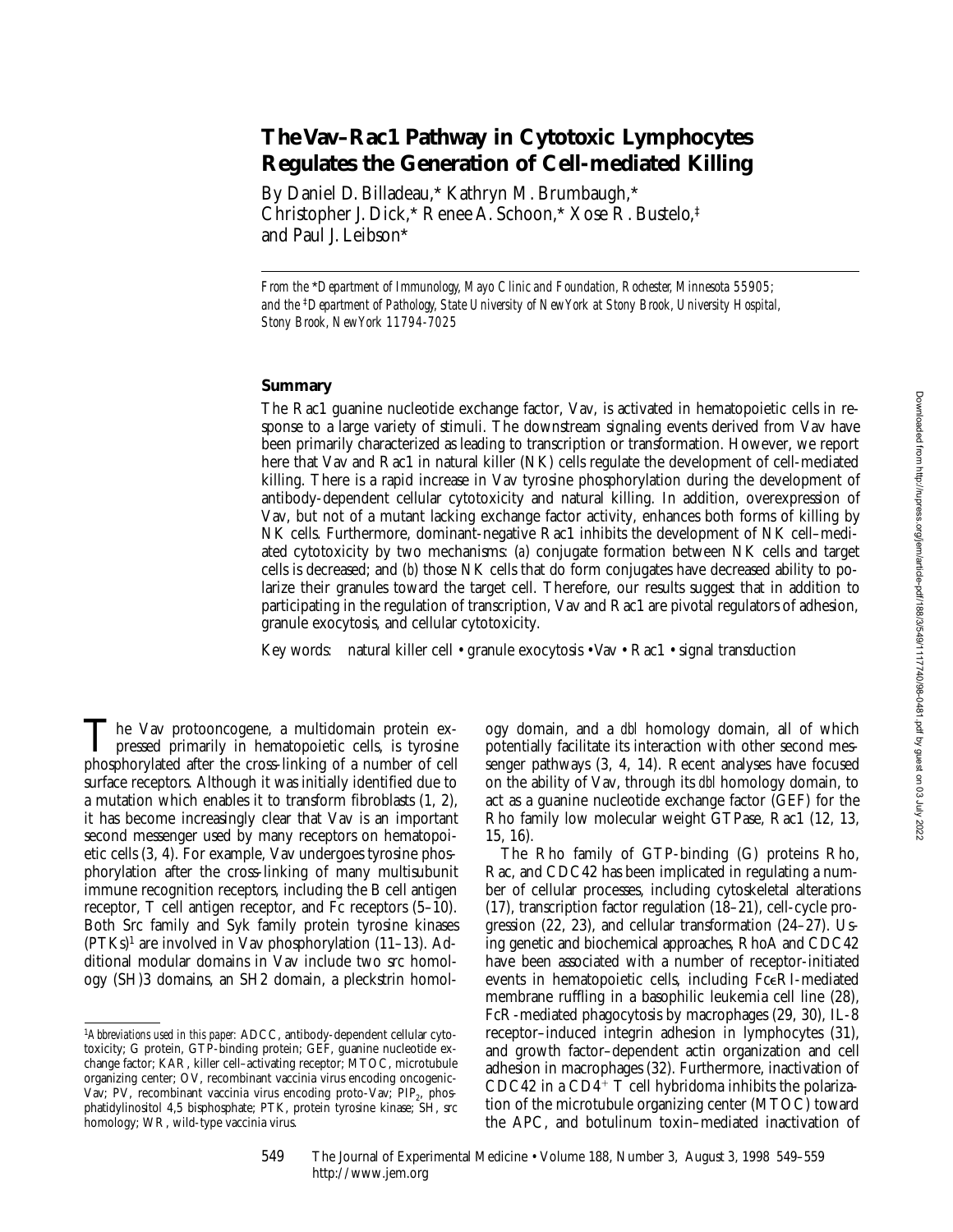RhoA in cytotoxic T cells and NK cells inhibits natural cytotoxicity toward sensitive target cells (33, 34). These observations indicate that certain Rho family G proteins are involved in various specific leukocyte-mediated activation events. However, it is unclear how these G proteins are activated during receptor signaling, what GEFs are involved, and whether the specific Rho family member Rac1 plays any role in the generation of cell-mediated killing.

In this study, we have analyzed the role of Vav and its downstream target, Rac1, in the regulation of NK cell– mediated killing. NK cells represent a subpopulation of lymphocytes that mediate lysis of virus-infected and tumor cells through either natural cytotoxicity or  $Fe\gamma$ RIIIA-mediated antibody-dependent cellular cytotoxicity (ADCC; reference 35). Proximal signaling events initiated during ADCC and natural cytotoxicity include both Src and Syk family PTK activation (36–39). Vav is one of the proteins that becomes rapidly tyrosine phosphorylated after FcR ligation, but its regulatory role in the generation of ADCC or natural cytotoxicity remains unknown. We find that Vav is tyrosine phosphorylated after the incubation of NK cells with NK-sensitive target cells or with FcR-specific agonists. In addition, overexpression of Vav results in enhanced killing, whereas a mutation in Vav which has been shown to block its ability to mediate GTP for GDP exchange on Rac1 abrogates this enhancement. Also, overexpression of dominant-negative Rac1 inhibits NK cell–mediated cytotoxicity. NK cells expressing dominant-negative Rac1 have a decreased ability to form conjugates with targets, and those that do form conjugates have decreased ability to polarize their cytolytic granules toward the target cell. Together, our data highlight a regulatory role for Vav and Rac1 in the generation of cell-mediated killing.

### **Materials and Methods**

*Reagents, Antibodies, and Cells.* Unless otherwise noted, reagents were purchased from Sigma Chemical Co. (St. Louis, MO). Antibodies used in these studies included anti-Vav polyclonal rabbit antisera (Santa Cruz Biotechnology, Inc., Santa Cruz, CA), anti-FLAG murine mAb FLAG-M2 (Eastman Kodak Co., New Haven, CT), antiphosphotyrosine mAb 4G10 (Upstate Biotechnology Inc., Lake Placid, NY), and goat anti–mouse IgG  $F(ab')_2$ (ICN Biomedicals, Inc., Aurora, OH). Purified anti-CD94 mAb was isolated from the hybridoma HP-3B1 (provided by Miguel Lopez-Botet, La Princesa Hospital, Autonomous University of Madrid, Madrid, Spain) as described previously (40). Anti- $Fc\gamma$ RIII mAb 3G8 (anti-CD16; reference 41) was purified by affinity chromatography over protein A–agarose. Cloned human NK cells were isolated from the defibrinated peripheral blood of healthy donors as described previously (42). The K562 human erythroid leukemia cell line and the murine mastocytoma cell line P815 were obtained from the American Type Culture Collection (Rockville, MD).

*Recombinant Vaccinia Virus Generation and Infection.* Proto-Vav (PV) and oncogenic-Vav (OV) cDNAs were excised from pCDNA3 using HindIII and NotI (12), and then directionally subcloned into the HindIII/NotI cloning site of pSHN11. pSHN11 is a derivative of the original vaccinia virus expression vector pSC11 (43). To tag the  $NH_2$ -terminal end of Vav with the

FLAG amino acid sequence, a silent mutation was engineered into the internal NcoI site of proto-Vav using the mutagenic oligonucleotide 5'-CCCTGTGGTCGGCATGGGCAAGAT- $TTCGC-3'$ , the pSHN11 selection oligonucleotide  $5'-CGA-$ CGGGATCCCACGTGGAATTC-3', and the transformer sitedirected mutagenesis kit from Clontech (Palo Alto, CA). Next, the 5' NcoI site encompassing the Vav start site was used to add the FLAG amino acid sequence after digestion with NcoI and ligation of the phosphorylated and annealed NcoI FLAG-adaptor oligonucleotides 5'-CATGGACTACAAGGACGACGATGA-CAAGGC-3' (+) and 5'-CATGGCCTTGTCATCGTCGTC-CTTGTAGTC-3'  $(-)$ . The FLAG-tagged proto-Vav construct containing the C464S mutation (FLAG.PV.C529S) was generated by subcloning a Pst1/Not1 fragment from the OV.C464S construct into a Pst1/NotI-digested FLAG.proto-Vav vaccinia vector. cDNAs encoding wild-type rac1, N17-rac1, wild-type rhoA, and N19-rhoA were provided by J. Silvio Gutkind (National Institute of Dental Research, National Institutes of Health, Bethesda, MD; reference 18). The coding sequences were isolated from pCDNA3 using BamHI and NotI, blunted using Klenow fragment, and subcloned into the Sma1 cloning site of pSC11. The cDNAs within the recombinant pSHN11 and pSC11 vectors were then introduced into the WR strain of vaccinia via homologous recombination (44). Semipurified recombinant vaccinia virus was used to infect cloned human NK cells  $(2 \times 10^6 \text{ cells/ml})$  for 1 h in serum-free medium at a multiplicity of infection of 20:1. The remainder of the infection (3–5 h) was carried out at 106 cells/ml in RPMI 1640 containing 10% bovine calf serum.

*Cytotoxicity Assays.* The 51Cr-release assays were performed as described previously (42). In all cases, spontaneous release did not exceed 10% of maximum release. In redirected cytotoxicity assays, NK clones were only able to lyse P815 target cells when antibodies to specific NK cell triggering receptors were added. Lytic units were calculated based on 20% cytotoxicity (45).

*Immunoprecipitations and Immunoblot Analysis.* For experiments in which NK cells were activated by target cells,  $5 \times 10^6$  cloned NK cells were briefly pelleted with  $2.5 \times 10^6$  target cells and then incubated at  $37^{\circ}C$  for the indicated period of time. In experiments involving specific cell surface receptor cross-linking,  $5 \times$ 106 NK clones were incubated for 3 min on ice with either anti-FcR mAb (3G8, 10 mg/ml) or anti-CD94 mAb (HP-3B1, 30  $\mu$ g/ml). Washed cells were then incubated with goat anti-mouse IgG  $F(ab')_2$  at 37°C for the indicated period of time. After stimulation, the cells were lysed on ice for 10 min in 1 ml of buffer containing 20 mM Tris-HCl, 40 mM NaCl, 5 mM EDTA, 50 mM NaF, 30 mM  $Na_4P_2O_7$ , 0.1% BSA, 1 mM  $Na_3VO_4$ , 1 mM PMSF, 5  $\mu$ g/ml aprotinin, 10  $\mu$ g/ml leupeptin, and 1% Triton X-100. Cellular debris was removed by centrifugation at 14,000 rpm for 5 min at 4°C. FLAG-Vav or endogenous Vav were immunoprecipitated from the lysate for 1–2 h at  $4^{\circ}$ C using 5 µg of anti–FLAG-M2 mAb bound to goat anti–mouse IgG–agarose beads, or 5  $\mu$ g of anti-Vav rabbit antisera bound to protein A–Sepharose beads, respectively. Protein complexes were washed four times in wash buffer (lysis buffer lacking BSA). Bound proteins were then eluted in 40  $\mu$ l of SDS-sample buffer, resolved by SDS-PAGE, and transferred to Immobilon-P membranes (Millipore Corp., Bedford, MA). Tyrosine-phosphorylated proteins were detected using the 4G10 mAb, followed by sheep anti–mouse IgG coupled to horseradish peroxidase (Amersham International, Little Chalfont, Buckinghamshire, UK) and the ECL detection system (Amersham International). Vav was detected using specific rabbit antisera to Vav, followed by protein A–horseradish peroxidase (Amersham International) and the ECL detection system.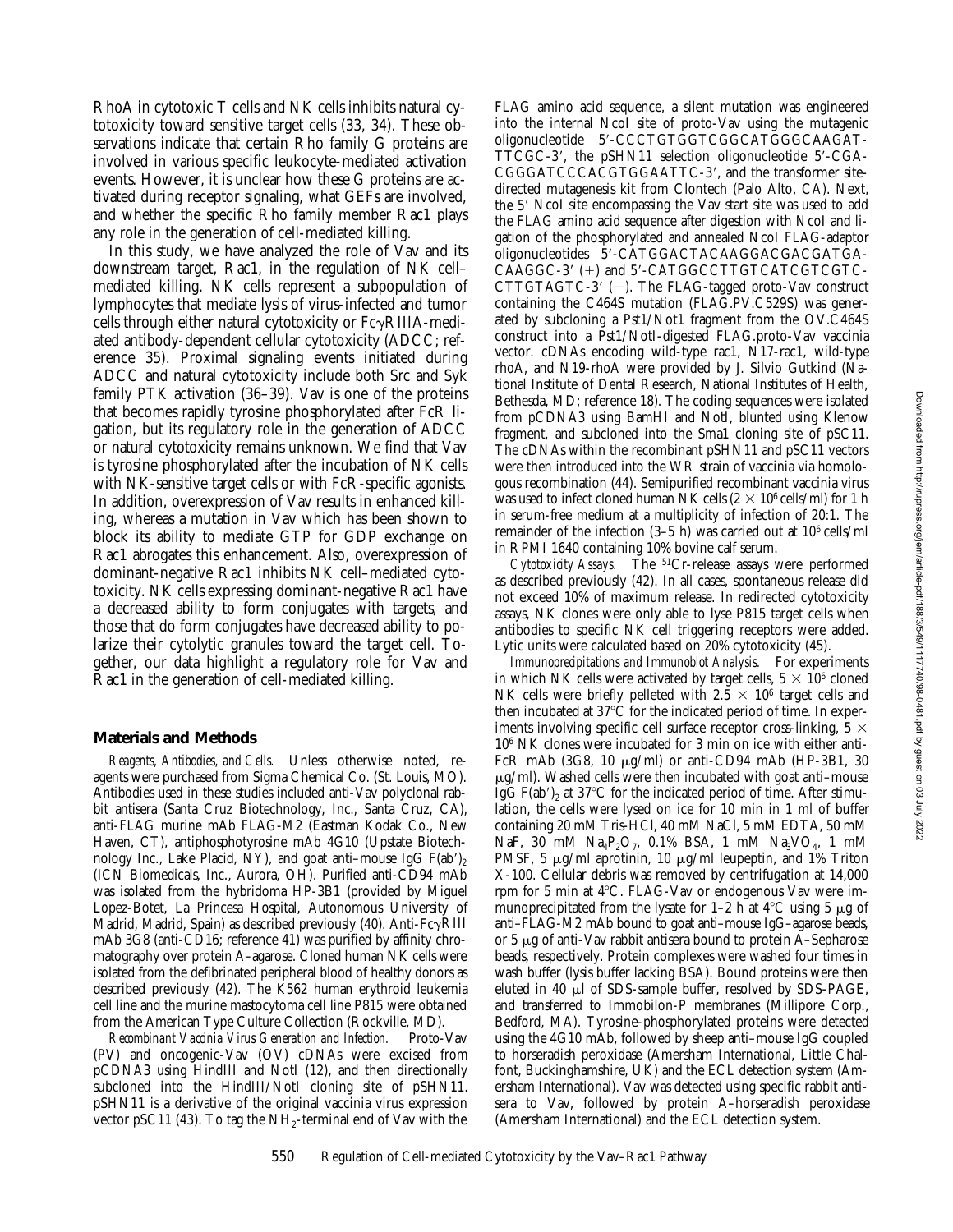*Conjugate Analysis.* Quantification of effector–target conjugates was performed as described previously (46). In brief, NK cells were labeled intracellularly for 1 h at  $37^{\circ}$ C with 100  $\mu$ M sulfofluorescein (Molecular Probes, Inc., Eugene, OR), and the K562 target cells were labeled intracellularly for 1 h at  $37^{\circ}$ C with 40 mg/ml of hydroethidine (Polysciences Inc., Warrington, PA). The washed cells were then resuspended at a concentration of  $5 \times 10^6$  cells/ml. The effectors and targets (25 µl of each) were mixed together, pelleted, and allowed to incubate at  $37^{\circ}$ C for 10 min. The pellet was gently resuspended and transferred to 1 ml of ice-cold RPMI 1640 medium. Conjugate formation (simultaneous green and red fluorescence) was quantitated using a FACScan<sup>®</sup> (Becton Dickinson, San Jose, CA). Results are expressed as the percentage of total NK cells that formed conjugates.

*Granule Polarization Assay.* The cytoplasmic granules of infected NK cells were labeled with acridine orange  $(5 \mu l, 1 \text{ mg/ml})$ ; Polysciences Inc.) for 30 min at  $37^{\circ}$ C in the dark. The cells were washed four times in PBS containing 1% BSA and resuspended in the same buffer at a concentration of  $2 \times 10^7$  cells/ml. K562 target cells were washed in PBS containing 1% BSA and then resuspended at a final concentration of 107 cells/ml. Equal volumes  $(50 \mu l)$  of effector and target cells were briefly pelleted and then incubated at 37°C in the dark for 10 min. The pellets were gently resuspended, and 30  $\mu$ l was placed on each slide. NK cells that had formed conjugates were assessed for granule polarization using a fluoromicroscope (Carl Zeiss, Jena, Germany). A total of 100 conjugates was evaluated per slide, and the evaluation was performed by an individual blinded to the various treatment groups.

#### **Results**

*Vav Is Tyrosine Phosphorylated during the Generation of Cellular Cytotoxicity.* Src family and Syk family tyrosine kinases provide early and requisite signals during the generation of NK cell–mediated killing. However, it has been difficult to determine the precise identities of tyrosinephosphorylated substrates that regulate natural killing because a single prototypic triggering molecule on the NK cell has not been identified. Consistent with a previous report (10), Vav becomes tyrosine phosphorylated after FcR cross-linking on NK cells (Fig. 1 *A*). However, since it has been previously observed that different intracellular signals can be required for the generation of ADCC and natural killing (47), we wanted to determine if Vav is activated during natural killing. To do this, we generated a recombinant vaccinia virus encoding a FLAG-tagged proto-Vav (FLAG-Vav), which we used to selectively infect the NK effector cells. This allows us to distinguish Vav protein derived from NK cells from that of NK-sensitive target cells. Human NK cells were infected with the recombinant FLAG-Vav virus and then incubated with the prototypic NK cell target, K562. The cells were lysed, and recombinant FLAG-Vav protein was specifically immunoprecipitated using the anti-FLAG mAb and analyzed for tyrosine phosphorylation. As shown in Fig. 1 *B*, Vav undergoes a time-dependent increase in tyrosine phosphorylation during the incubation with target cells, peaking at 2 min and decreasing to background levels by 10 min. This increase in Vav tyrosine phosphorylation is also seen when endoge-

nous Vav is immunoprecipitated from [32P]orthophosphate-labeled NK cells after target cell incubation, as determined by autoradiography and phosphoamino acid analysis (Billadeau, D.D., C.J. Dick, and P.J. Leibson, unpublished observation). Furthermore, Vav becomes tyrosine phosphorylated after the incubation with other NK-sensitive targets such as the class I–deficient B lymphoblastoid cell lines 721 and CIR (data not shown). To determine if Vav activation is linked to specific killer cell–activating receptors (KARs), we analyzed a human NK clone that undergoes activation and killing of target cells upon cross-linking of the CD94–NKG2 complex on the cell surface (48). Indeed, cross-linking of the CD94–NKG2-activating complex on these NK clones results in a time-dependent increase in Vav tyrosine phosphorylation, peaking between 1 and 2 min and decreasing to background levels by 5 min (Fig. 1 *C*). Together, these data suggest that the activation of Vav, as measured by tyrosine phosphorylation, appears to be an integral part of signaling pathways activated by FcR cross-linking, CD94–NKG2-activating receptor crosslinking, and natural cytotoxicity.

*Vav Overexpression Enhances Cell-mediated Cytotoxicity.* The above data identify Vav as a signaling molecule that is biochemically altered during cell-mediated killing, but its role in regulating this process is unclear. It is conceivable that the only role for Vav is the regulation of transcription factors required for gene expression after NK cell activation. However, it is also possible that it plays a more immediate role in the generation of the cytotoxic response itself. To test this possibility, we evaluated cytotoxicity using NK



phorylated during natural killing and after KAR cross-linking. (*A*) Vav was immunoprecipitated from 5  $\times$ 106 NK cells after 1 min of FcR cross-linking with anti-FcR 3G8 mAb  $(\alpha$ -*FcR*). (*B*) NK cells were infected with vaccinia virus expressing the FLAG-Vav construct. Using anti-FLAG mAb, viral expressed was immunoprecipitated from  $5 \times 10^6$  NK cells which

had been incubated at  $37^{\circ}$ C for the indicated times (in minutes) with  $2.5 \times 10^6$  K562 cells. (*C*) Vav was immunoprecipitated from  $5 \times 10^6$  NK cells after cross-linking of the activating CD94–NKG2 complex for the indicated times (in minutes) at  $37^{\circ}$ C. In all cases, the immunoprecipitates were resolved by SDS-PAGE, transferred to a nylon membrane, and probed with either antiphosphotyrosine mAb (*upper panels*, a*-p-Tyr*) or anti-Vav polyclonal rabbit sera (*lower panels*,  $\alpha$ -vav). This is a representative example from three separate experiments.

95

 $\alpha$ -vav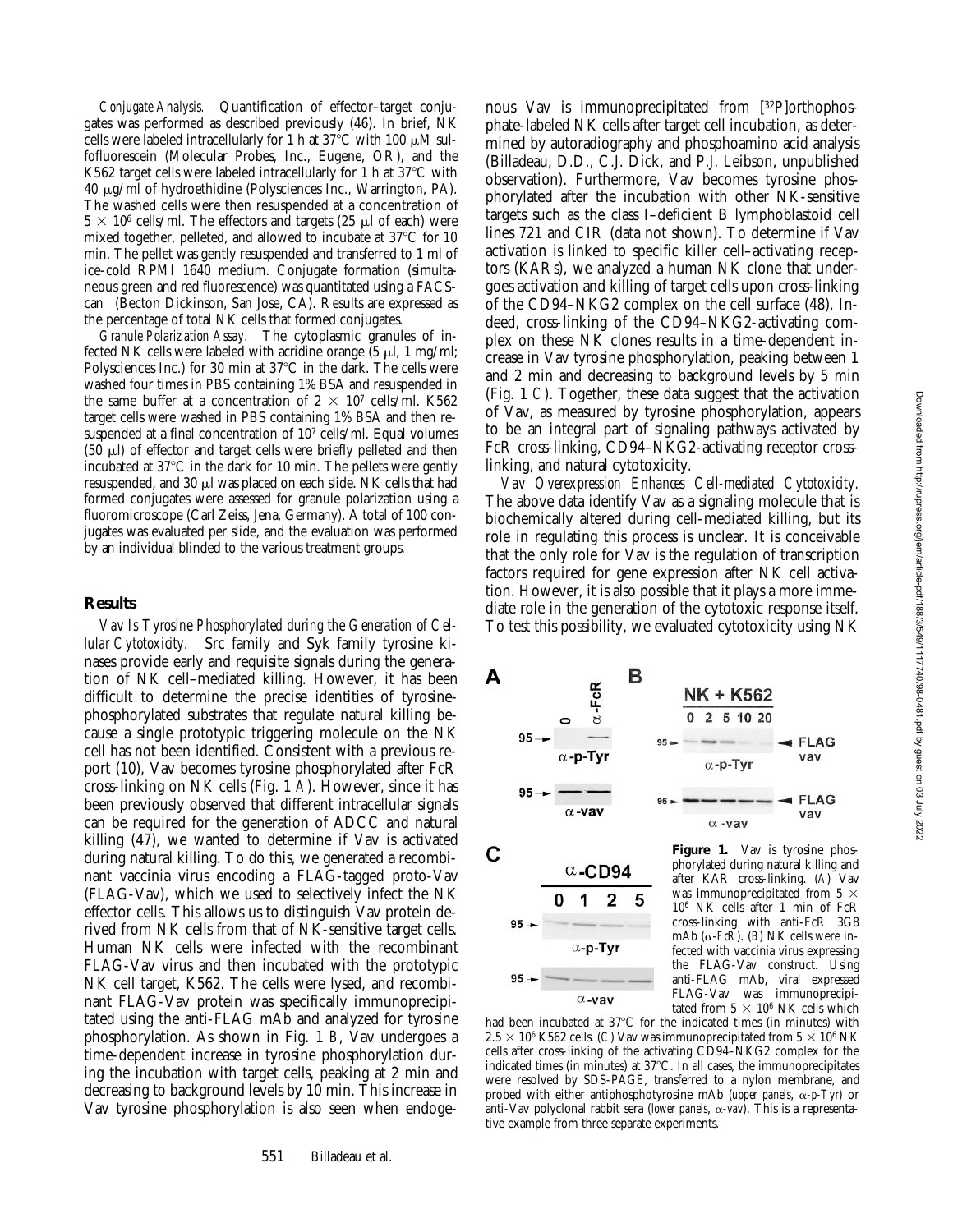clones which had been infected with vaccinia virus expressing proto-Vav (PV), oncogenic-Vav (OV), or a mutant of proto-Vav (PV.C529S), which should putatively inhibit GEF activity (12). To determine if Vav is involved in regulating natural killing, we infected human NK clones with the different Vav-encoding recombinant vaccinia. Infection of NK clones with proto-Vav results in a significant increase in killing of the K562 target cells compared with cells infected with the wild-type virus alone (WR; Fig. 2 A,  $P < 0.005$ ), whereas infection with oncogenic-Vav or the inactive proto-Vav mutant does not enhance natural killing compared with WR-infected clones (Fig. 2 *A*). In addition, using reverse ADCC and the Fc-bearing P815 target cell line, we found that Vav is involved in the regulation of cytotoxicity initiated through the FcR, and through the activating CD94–NKG2 complex on NK clones (Fig. 2, *B* and *C*). As observed with natural cytotoxicity, proto-Vav significantly enhanced killing initiated by either of these receptor complexes ( $P < 0.005$  for each receptor), whereas expression of the inactive proto-Vav or oncogenic-Vav proteins had no effect (Fig. 2, *C* and *D*). The ability of proto-Vav to enhance cell-mediated cytotoxicity through natural killing or reverse ADCC was not unique to NK cells, as similar results were found after overexpression of the various Vav constructs in cloned human  $CD8^+$  cytotoxic T cells using anti-CD3 stimulation in a reverse ADCC assay (Billadeau, D.D., and P.J. Leibson, unpublished observations). The ability of proto-Vav, but not the inactive proto-Vav, or oncogenic-Vav to enhance NK clone killing was not due to differences in protein expression levels, since all recombinant proteins were equivalently expressed as determined by immunoblotting (data not shown). Taken together, these data suggest that Vav is involved in regulating the NK cell cytolytic machinery during the generation of natural killing, FcR-mediated killing, and killing initiated by KAR cross-linking. Furthermore, since the oncogenic-Vav C464S (identical to C529S in proto-Vav) mutation has been previously shown to inhibit GTP→GDP exchange on Rac1, it is likely that Vav regulates, at least in part, cell-mediated cytotoxicity by enhancing Rac1 activation.

*Rac1 Regulates NK Cell-mediated Cytotoxicity.* Based on the observations that Vav is involved in regulating NK cell killing of target cells and that it is a known GEF for Rac1, we next investigated if Rac1 is involved in the generation of cell-mediated cellular cytotoxicity in NK cells. We assessed NK cell–mediated killing in NK clones infected with recombinant vaccinia virus expressing wild-type Rac1, RhoA, or dominant-negative versions of Rac1 (N17rac1) and RhoA (N19rhoA). It has previously been observed that inactivation of RhoA protein by ADP-ribosylation using C3 exoenzyme inhibits NK and CTL killing of target cells (33). Therefore, we used N19rhoA as a control for inhibition in our <sup>51</sup>Cr-release assays. Indeed, expression of N19rhoA in NK clones significantly inhibited killing of the K562 target cells during natural killing compared with WR  $(P<0.005)$ , whereas wild-type rhoA had no effect (Fig. 3 *A*). Expression of N17rac1 in NK clones also significantly inhibited killing of K562 (Fig. 3 *A*,  $P < 0.005$ ) or killing initiated either through the FcR or the activating CD94– NKG2 complex (Fig. 3, *B* and *C*,  $P \le 0.005$  for both receptors). The inhibition of killing observed with dominant-negative Rac1 and RhoA was also observed in cloned human cytotoxic T cells after CD3 cross-linking in a reverse ADCC assay (Billadeau, D.D., and P.J. Leibson, unpublished observations). These data suggest that Rac1, one of the targets of Vav, regulates cell-mediated cytotoxicity initiated by a variety of "triggering" receptors.

*Conjugate Formation between NK Clones and Target Cells Is Inhibited by Overexpression of Dominant-negative Rac1.* The formation of a stable conjugate between an NK cell and its potential target cell is required for granule polarization and the generation of cell-mediated cytotoxicity. It is possible that dominant-negative Rac1 is affecting the ability of the NK cell to kill the target by interfering with formation of stable conjugates or by inhibiting granule polarization. To determine if NK clones expressing dominant-negative Rac1 were affected in their ability to form conjugates, we labeled uninfected or infected NK cells intracellularly with sulfofluorescein, and labeled K562 target cells intracellularly with hydroethidine. Using two-colored flow cytometry, we analyzed the NK cells (green fluorescence) for their ability to form conjugates with K562 (red fluorescence). Conjugates were scored based on simultaneous emission of both green and red fluorescence, and the results are ex-



Figure 2. Vav is involved in cell-mediated cytotoxicity. NK clones were infected with the indicated recombinant vaccinia virus. Infected NK clones were incubated with <sup>51</sup>Cr-labeled K562 (A), P815 cells coated with 0.15 μg/ml of the anti-FcR mAb 3G8 (B), or P815 cells coated with 0.15 μg/ml of the anti-CD94 mAb HP-3B1 (*C*). This is a representative example of eight separate experiments. Data are expressed as lytic units/10<sup>6</sup> cells  $\pm$  1 SD.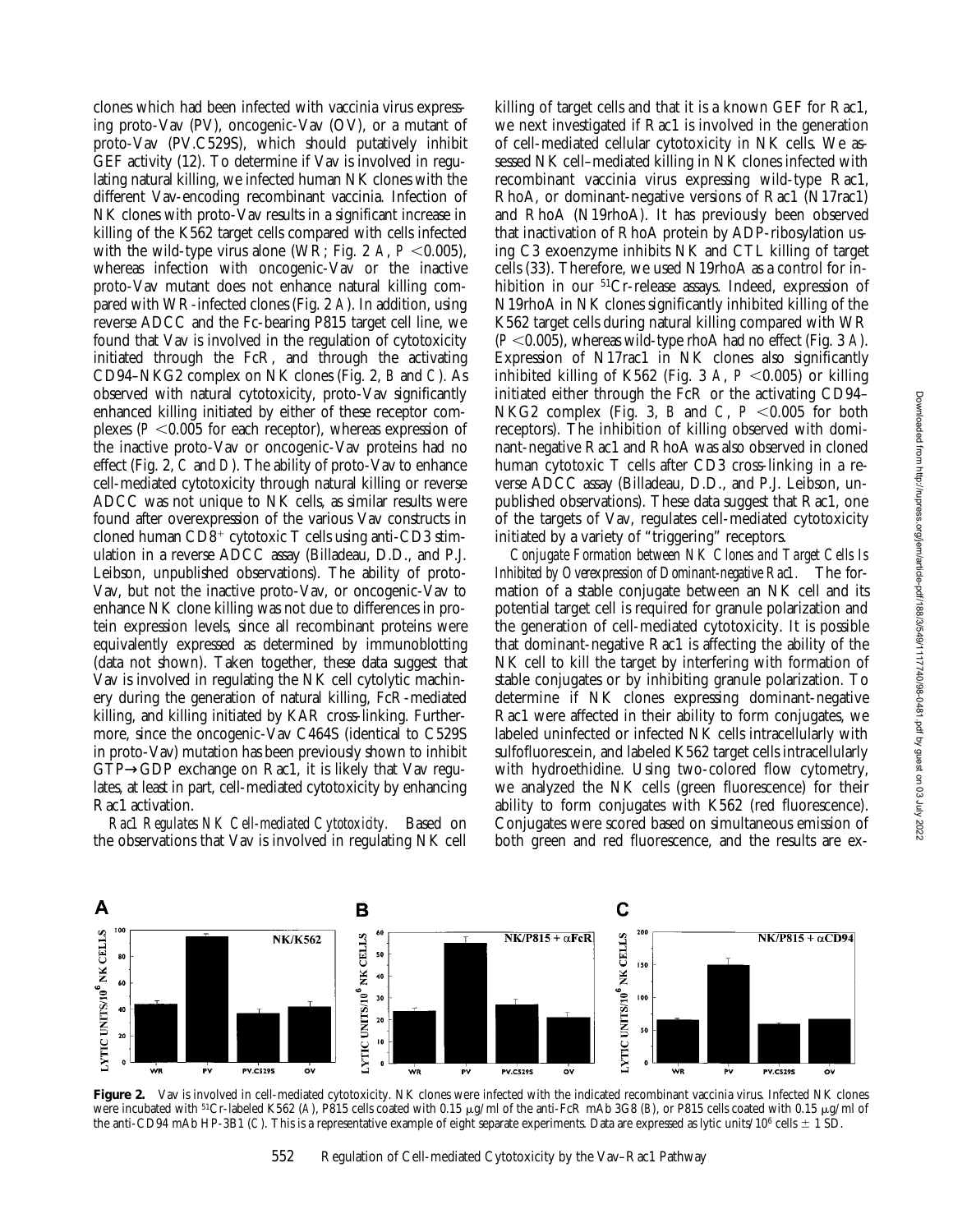

Figure 3. Rac1 regulates cell-mediated cytotoxicity. NK clones were infected with the indicated recombinant vaccinia virus. Infected NK clones were incubated with <sup>51</sup>Cr-labeled K562 (A), P815 cells coated with 0.15  $\mu$ g/ml of the anti-FcR mAb 3G8 (B), or P815 cells coated with 0.15  $\mu$ g/ml of the anti-CD94 mAb HP-3B1 (*C*). This is a representative example of eight separate experiments. Data are expressed as lytic units/10<sup>6</sup> cells  $\pm$  1 SD.

pressed as the percentage of total NK cells that formed conjugates. In all experiments, 51Cr-release assays were performed as controls to measure inhibition and enhancement of killing by the infected NK clones (data not shown). Infection of NK clones with wild-type vaccinia virus (WR) did not significantly affect their ability to form conjugates compared with uninfected cells (Fig. 4, and data not shown). Although we consistently observed an enhanced killing of target cells by NK clones overexpressing proto-Vav (see Fig. 2, *A*–*C*), we never observed a significant increase in the percentage of NK clones forming conjugates compared with cells infected with WR (see Fig. 4). However, we did consistently observe a significant decrease in the number of conjugates formed by NK cells overexpressing the dominant-negative N17rac1. RhoA has previously been implicated in influencing LFA-1–dependent adhesion (31). Therefore, as a positive control, we also tested the influence of dominant-negative N19rhoA. Similar to N17rac1, N19rhoA significantly inhibited conjugate formation (Fig. 4). These data suggest that at least for N17rac1 and N19rhoA, one mechanism by which they inhibit NK clone killing of a target cell during natural killing is by decreasing the formation of a stable effector to target cell interaction.

*NK Cells Expressing Dominant-negative Rac1 Have a Decreased Ability to Polarize Granules after Conjugate Formation.* Directed delivery of granule components to the target cell is controlled by actin polymerization and formation of an MTOC. Since Rac1 and RhoA have been implicated as major regulators of the actin cytoskeleton in other cell types, it is possible that N17rac1 and N19rhoA may also be working at the level of granule polarization to inhibit killing. In addition, proto-Vav, which we have consistently found to significantly enhance killing, does not appear to enhance conjugate formation but may be involved in enhancing granule polarization. Therefore, we analyzed the effects of these proteins on granule polarization, as this is a requisite step in cell-mediated cytotoxicity. Since neither N17rac1 nor N19rhoA completely blocks conjugate formation, we directly analyzed NK cells and target cells that had formed conjugates to determine if they had polarized their granules toward the target cell. Acridine orange is a weak base that can cross plasma membranes and is taken up rapidly into acidic granules. Once inside NK cells, this flu-

orochrome becomes protonated and trapped within the cytolytic granules, where it fluoresces red (49). The fluorescent granules can be visualized within the cells using fluorescence microscopy, and the position of the granules within the cell in relation to the target cell can be observed. In nonconjugated NK cells, the granules are located diffusely throughout the cytoplasm. However, once a stable conjugate is formed and the cytolytic machinery is activated, the MTOC forms, and the granules become positioned adjacent to the target cell. The upper panel of Fig. 5 shows a confocal microscopic image of an acridine orange– labeled NK clone conjugated to the K562 target cell in which the granules of the NK cell are not polarized toward the target, but remain diffusely located throughout the cytoplasm. The lower panel of Fig. 5 shows a conjugate where the granules of the NK cell have polarized toward the target cell. To determine if the dominant-negative Rac1 and RhoA proteins are affecting granule polarization, we infected NK clones with the recombinant viruses indicated in Table 1, labeled their cytolytic granules with acridine orange, incubated them with the K562 target cell, and then using fluorescence microscopy scored the number of



**Figure 4.** Dominant-negative Rac1 inhibits conjugate formation. NK clones infected with the indicated recombinant vaccinia virus were stained intracellularly with sulfofluorescein (green fluorescence), and then incubated for 10 min at  $37^{\circ}$ C with K562 target cells which had been stained intracellularly with hydroethidine (red fluorescence). Using flow cytometry, the percentage of NK cells forming conjugates were scored based on the simultaneous emission of both green and red fluorescence. 104 events were analyzed per sample. The data presented are a representative example of five different experiments.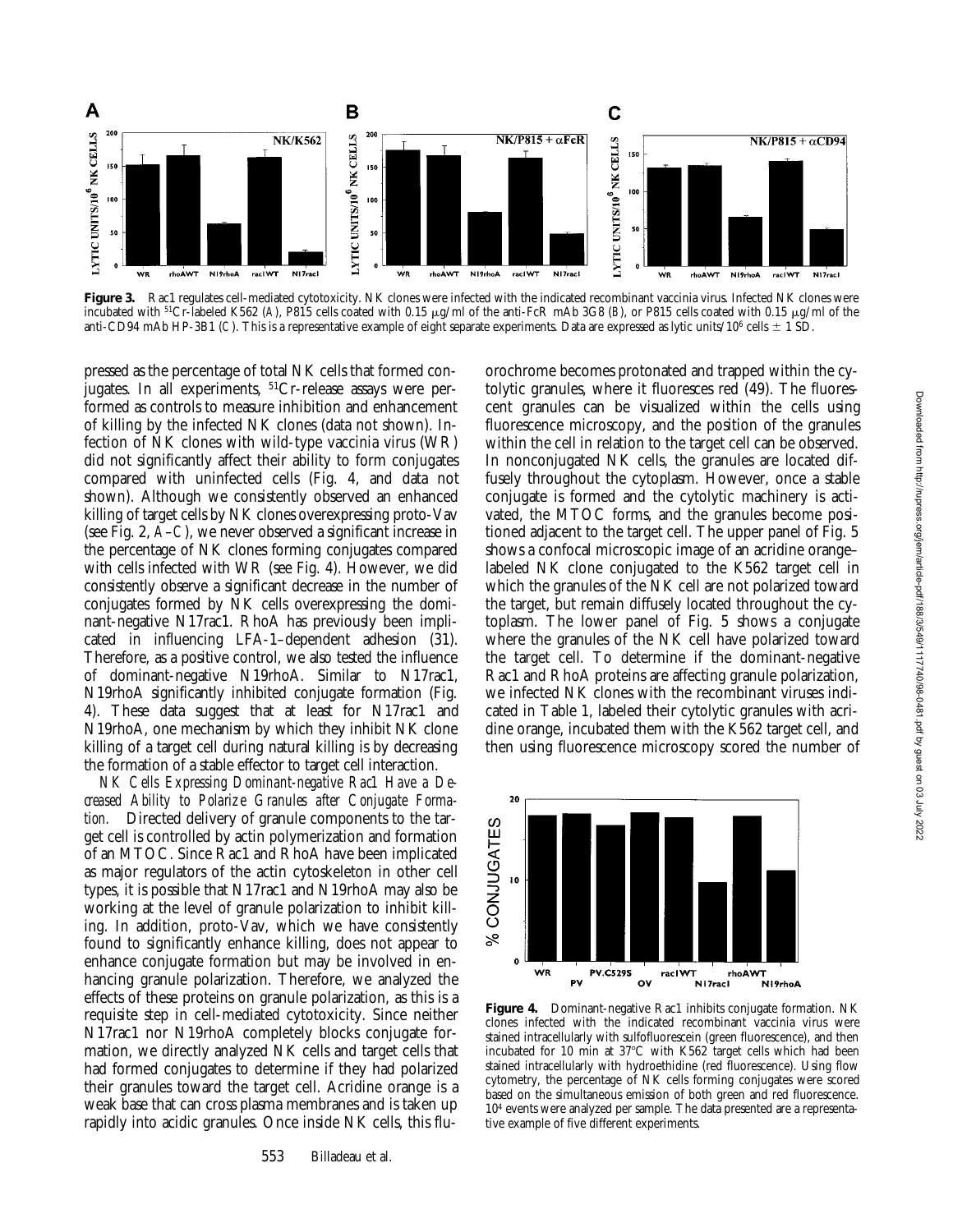

Figure 5. Visualization of acridine orange-stained granules in NK cells by fluorescence microscopy. Acridine orange-labeled NK clones were incubated with K562 target cells as described in Materials and Methods. After this incubation, the cells were placed on a slide, and the fluorescent granules were observed using fluorescence microscopy. (*Top*) Representative example of a conjugate in which the cytolytic granules of the NK cell have not polarized with respect to the K562 target cell. (*Bottom*) Conjugate in which the granules in the NK cell have been polarized toward the K562 target cell. Scale: 0.1  $\mu$ M/1 pixel; picture width = 512 pixels).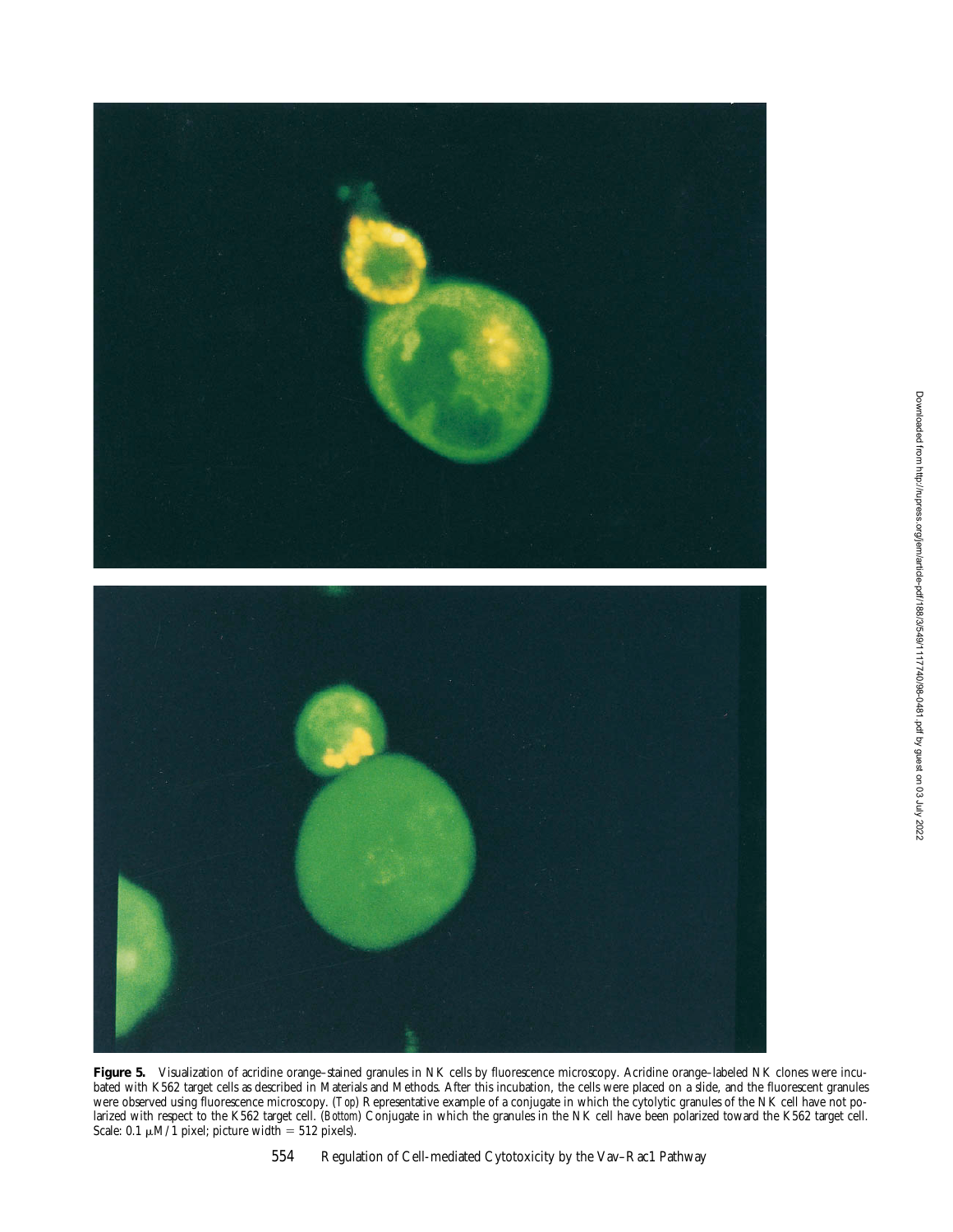|                       | Table 1. NK Cell Granule Polarization Is Regulated by Vav and |
|-----------------------|---------------------------------------------------------------|
| Rho Family G Proteins |                                                               |

| NK cell infection<br>with recombinant<br>vaccinia virus | Exp. 1 | Exp. 2           | Exp. 3 |
|---------------------------------------------------------|--------|------------------|--------|
|                                                         |        | polarized/total* |        |
| <b>WR</b>                                               | 58/100 | 52/100           | 51/100 |
| <b>PV</b>                                               | 82/100 | 77/100           | 76/100 |
| <b>PV.C529S</b>                                         | 53/100 | 54/100           | 48/100 |
| N <sub>17</sub> rac <sub>1</sub>                        | 27/100 | 28/100           | 22/100 |
| $N19$ rho $A$                                           | 31/100 | 35/100           | 29/100 |
|                                                         |        |                  |        |

*Exp*., Experiment.

\*Polarized to total number of conjugates counted.

conjugates containing polarized granules. Simultaneously, 51Cr-release assays were performed as a measure of enhancement and inhibition of killing by the infected NK clones (data not shown). In each experiment (Table 1), we observed an increase in granule polarization of NK clones overexpressing proto-Vav. This parallels our finding that proto-Vav overexpression enhances cell-mediated cytotoxicity (see Fig. 2, *A*–*C*). Similar to our findings in 51Cr-release assays, expression of PV.C529S abrogates granule polarization compared with proto-Vav, suggesting that it requires its GEF activity in order to enhance killing. Interestingly, overexpression of N17rac1 and N19rho results in a decrease in granule polarization of NK cells that have formed conjugates compared with WR, which is consistent with their ability to inhibit killing (see Fig. 3 *A*). These data suggest that Vav and Rac1 can potently regulate cell-mediated killing by influencing granule polarization in NK cells which have bound to susceptible targets.

## **Discussion**

The killing of virus-infected or tumor target cells by CTLs is a tightly regulated process involving receptor– ligand interactions between the CTL and the target cell, and the subsequent activation of multiple biochemical signaling pathways. In this study, we have provided both biochemical and genetic evidence that the Vav–Rac1 pathway regulates cell-mediated killing by CTLs. We found that the GEF Vav is tyrosine phosphorylated during ADCC and natural killing, and that overexpression of proto-Vav enhances cell-mediated killing, whereas expression of inactive proto-Vav or oncogenic-Vav has no effect on the killing of target cells. Vav has been previously shown to facilitate Rac1 activation (12). This suggests that Rac1 is a potential downstream target involved in the regulation of cell-mediated killing. Indeed, overexpression of dominant-negative Rac1 inhibits killing of target cells during ADCC and natural cytotoxicity. Furthermore, we show that overexpression of dominant-negative Rac1 abrogates conjugate formation, and that those NK cells that do form conjugates have a decreased ability to polarize their cytolytic granules toward the target cell. Taken together, our data highlight a novel role for the Vav–Rac1 pathway that is distinct from its known role as a regulator of transcriptional activation.

It is clear that the proximal activation of PTKs is a critical and requisite step in the development of cell-mediated cytotoxicity (37–39), and that Vav is phosphorylated by both Src and Syk family PTKs after the cross-linking of many multisubunit immune receptors (11–13, 50, 51). In NK cells, we have found that Vav is a target of activated PTKs during natural killing as well as cross-linking of the activating CD94–NKG2 complex and  $Fc\gamma RIIIA$  (see Fig. 1, *A*–*C*), but the precise identity of the PTK(s) involved in its phosphorylation remains unknown. NK cells express many Src family PTKs, including Lck, Fyn, and Lyn, as well as both Syk family PTKs, ZAP-70 and Syk. Both Src and Syk family kinases are activated after cross-linking of Fc $\gamma$ RIIIA (52–57) and CD94–NKG2 (40, 48), and we have recently shown that Syk is activated during natural killing (36). Among the predicted Vav SH2 domain binding sites (58), there are YESP motifs in Syk at position Y348 and in ZAP-70 at position 315. These tyrosines are required for the physical interaction of the Vav SH2 domain with the Syk family PTKs and also for the activation of Vav (50, 59–61). Since Syk is activated during natural killing and ADCC, it might be predicted that mutation of Y348F in Syk would impact Vav activation. Furthermore, mutation at the critical amino acid R696 in the Vav SH2 domain, which has been shown to inhibit Vav tyrosine phosphorylation (62) and subsequent Vav activity (59, 60), should negatively impact cell-mediated cytotoxicity when overexpressed in NK cells. Additional studies will be needed to test these predictions.

Our observation that overexpression of Vav results in enhanced cell-mediated cytotoxicity parallels results obtained in T cells where overexpression of Vav results in a synergistic increase in nuclear factor of activated T cells (NFAT)-dependent and NFIL-2–dependent transcription after TCR cross-linking (63). However, although expression of oncogenic-Vav, which is missing the first 65 amino acids at the  $NH<sub>2</sub>$  terminus of the protein, is oncogenic in NIH 3T3 fibroblasts (1), its expression does not result in a synergistic increase in transcriptional activation (63). Similarly, we found that expression of oncogenic-Vav in NK clones does not enhance NK cell killing (Fig. 2, *A*–*C*), suggesting that the  $NH<sub>2</sub>$  terminus of Vav is somehow required to get full Vav activity in normal hematopoietic cells. It has been reported that the  $NH<sub>2</sub>$ -terminal region of Vav contains a potential helix-loop-helix domain followed by a leucine zipper (1, 2). However, recent protein alignment studies have suggested that this domain is more similar to a domain found in the F-actin binding protein, calponin (64). This is intriguing, as Vav has been found to associate with other proteins involved in cytoskeletal organization, such as tubulin (65) and zyxin (66). We have observed that both proto-Vav and oncogenic-Vav become tyrosine phosphorylated in a similar time-dependent fashion after FcR cross-linking (Fig. 1 *A*,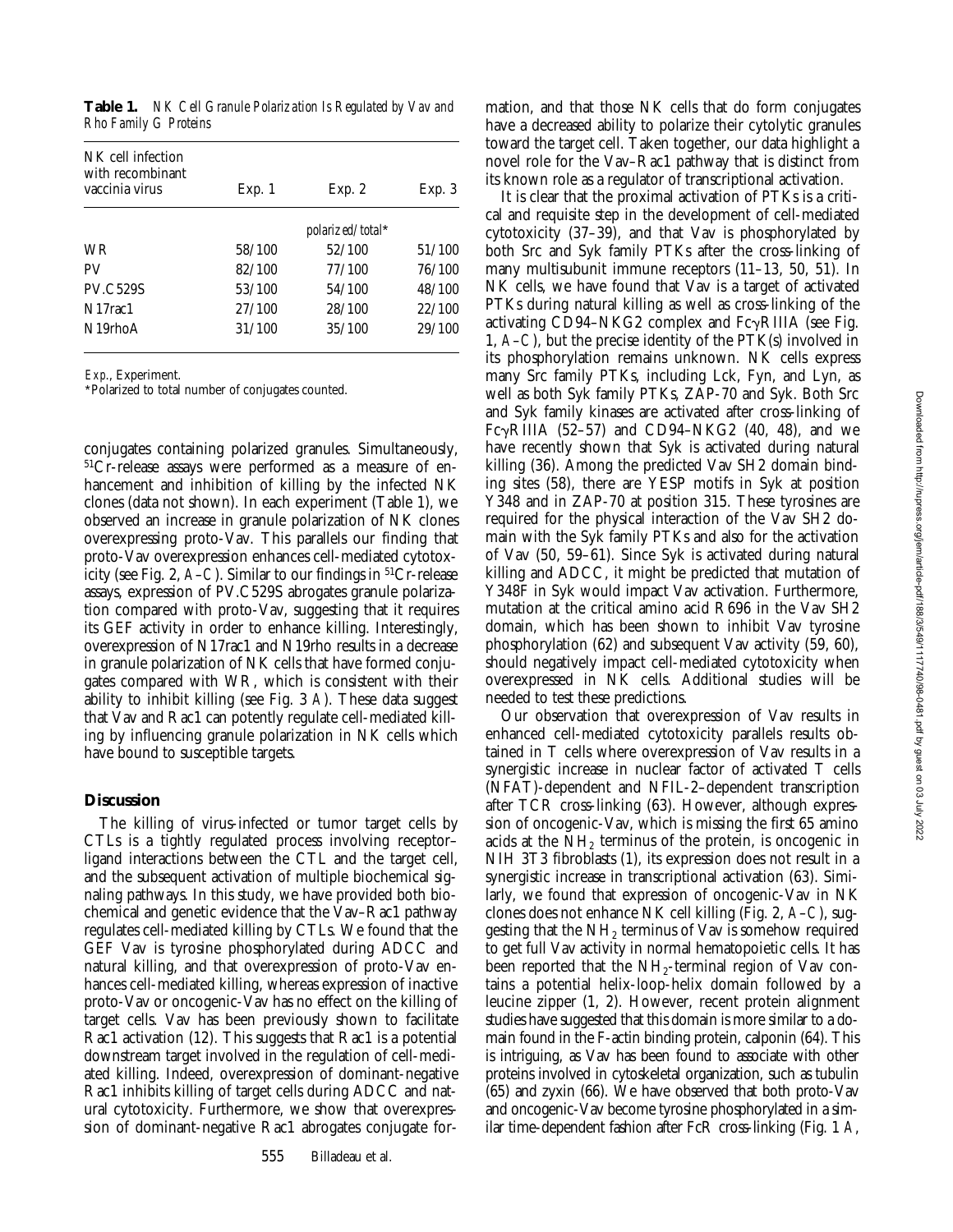and data not shown). Therefore, it is possible that the interaction of Vav with cytoskeletal constituents after its activation might serve to localize Vav in a particular compartment where it can then activate its downstream effectors such as Rac1. Furthermore, since Vav has been found to associate with a number of signaling molecules through its SH2, SH3, and proline-rich regions (for a review, see reference 3), it is possible that incorrect localization of these proteins when bound to oncogenic-Vav results in nonfunctional signaling complexes. Interestingly, as shown in Fig. 2, *A*–*C*, overexpression of PV.C529S, which putatively lacks GEF activity (12), does not lead to enhanced target cell killing. Taken together, these results suggest that in order for Vav to enhance killing, it must have GEF activity, and it must retain structural determinants in its  $NH<sub>2</sub>$ terminus to be correctly localized during its activation.

The importance of Vav in T and B cell antigen receptor–mediated signal transduction was previously defined using the recombination activating gene  $(RAG)-1^{-/-}$  blastocyst complementation technique and Vav-deficient embryonic stem cells (67–69). Those authors observed that in the absence of Vav, there was an overall decrease in the number of peripheral T cells and subpopulations of B cells, and both mature populations of cells had severe defects associated with antigen receptor signaling. The role of Vav in other cells of the immune system was not evaluated due to the observed embryonic lethality of these Vav-deficient mice (67–69). However, recent experiments have demonstrated that Vav-deficient mice are viable, and that Vav is involved in both the positive and negative selection of thymocytes (70). Data on NK cell function in these Vavdeficient mice have not been reported. Interestingly, in response to TCR stimulation, Vav-deficient thymocytes have a decreased ability to mobilize intracellular  $Ca^{2+}$  (70), a critical second messenger required for NK cell–mediated killing by ADCC and natural killing (42, 71). Furthermore, it has been demonstrated that the targets of Vav activation, the Rho family of GTPases, activate phosphatidylinositol 4-phosphate 5-kinase, leading to an increase in phosphatidylinositol 4,5 bisphosphate (PIP<sub>2</sub>; references 72–74). PIP<sub>2</sub> is a known substrate for phospholipase C, which is activated during FcR cross-linking on NK cells (56, 75), and results in the subsequent release of intracellular  $Ca^{2+}$  after the generation of inositol 3,4,5 trisphosphate. Additionally,  $\text{PIP}_2$ , which has been shown to interact and modulate the function of a number of cytoskeleton-associated proteins (76–78), may directly influence cytoskeletal reorganization during the generation of cell-mediated killing. Data on phosphoinositide metabolism and calcium signaling in NK cells with impaired Rho family G protein function have not been reported.

The Rho family of G proteins was initially identified as regulating the cytoskeleton, including the formation of stress fibers, membrane ruffles, filopodia, and lamellipodia (for a review, see reference 17). Our data clearly indicate that in CTLs, Rac1 is involved in the regulation of granule exocytosis initiated by cross-linking of activating receptors (see Fig. 3, *A*–*C*). It was previously observed using pharmacologic inhibition of RhoA with C3 exoenzyme that

RhoA is involved in the generation of cell-mediated killing (33). Using a genetic approach, we found that expression of a dominant-negative form of RhoA (N19rhoA) also inhibits killing elicited through activating receptors. In addition, although we have not tested whether CDC42 is involved in NK cell–mediated killing, it has been shown in a T cell line that expression of dominant-negative CDC42 inhibits MTOC formation after binding to APCs (34). These data suggest that in lymphocytes, cytoskeletal rearrangements and granule exocytosis are controlled in part through the activation of multiple Rho family members (i.e., Rac1, CDC42, and RhoA). However, it remains unclear whether these proteins serve overlapping functions during granule exocytosis, or if they regulate separate portions of the involved signaling pathways. Indeed, different Rho family members have been observed to control various aspects of the actin cytoskeleton and also to influence activation of the other family members (79, 80).

The Rho family of G proteins has been shown to regulate events in leukocytes that require rearrangement of the cytoskeletal network, including FcR-induced phagocytosis by macrophages (29, 30), degranulation in mast cells (28), and monocyte spreading (81, 82). Interestingly, inhibition of RhoA function in macrophages with C3 exoenzyme inhibits  $Ca^{2+}$  signaling through the FcR, and the clustering of receptors in response to opsonin, both of which are critical steps in FcR-induced signaling and phagocytosis (30). Moreover, cadherin is a  $Ca<sup>2+</sup>$ -dependent adhesion molecule involved in cell–cell interactions, and its ability to interact with the actin cytoskeleton is inhibited by expression of dominant-negative Rac1 and RhoA (83). Cell–cell contacts and the aggregation of activated receptors are required for the development of cell-mediated cytotoxicity. Indeed, humans and mice lacking the  $\beta$ 2-containing integrin LFA-1 (CD11a/CD18) have deficient NK cell function (84, 85). Although we observed a significant inhibition of conjugate formation in NK cells expressing N17rac1 and N19rhoA, we did not observe a significant increase in conjugate formation in cells overexpressing proto-Vav (see Fig. 4). It is possible that although expression of the inactive proteins does not completely interfere with conjugate formation, it compromises the quality of the cell–cell contact and thereby influences the development of cell-mediated killing. The granule polarization studies demonstrate that conjugates are formed with cells expressing the dominant-negative proteins, but the majority of these cells fail to polarize their granule toward target cells (see Table 1). In addition, whereas overexpression of proto-Vav leads to an increase in cell-mediated killing, it has no impact on conjugate formation. However, the data from Table 1 suggest that overexpression of proto-Vav results in an increase in the number of conjugates in which the NK cells have polarized their granule toward the target cell. Therefore, it is possible that proto-Vav does not increase the overall adhesion between the two cells, but influences more directly the machinery involved in granule polarization.

Our data suggest that the GEF Vav, a target of PTKs after activation through a variety of cell-surface receptors on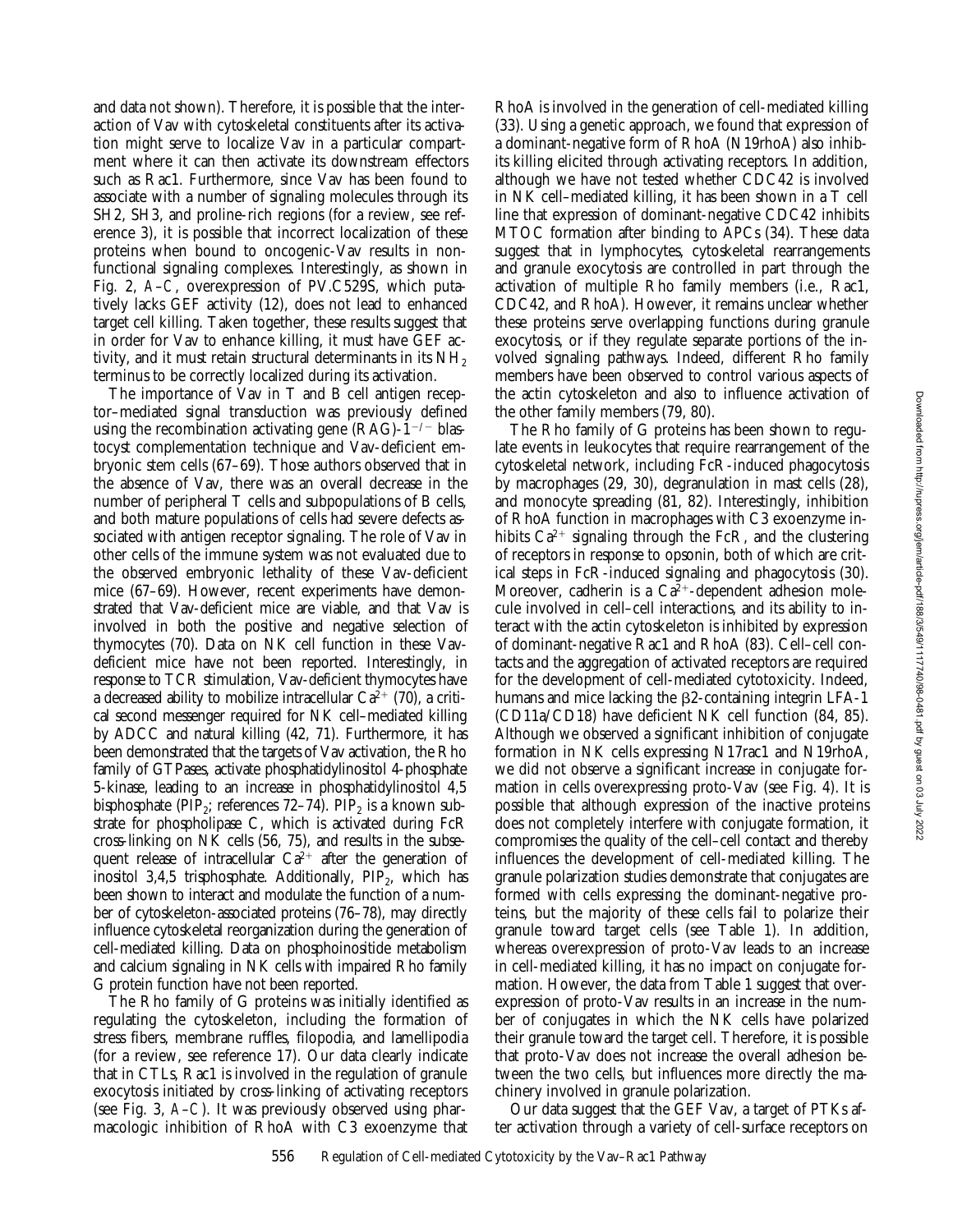NK cells, and its target, Rac1, are involved in the regulation of granule exocytosis in CTLs. These results suggest a novel role for Vav distinct from its ability to act as a regulator of transcription factors. In addition, our results provide insight into how the engagement of ligands on the cell surface of CTLs can control the development of cell-mediated killing through the activation of Rho family GTPases. This experimental system can now be used to evaluate proximal interactions influencing Vav–Rac1 activation and the downstream effectors critical for the generation of effective cell-mediated cytotoxicity.

This research was supported by the Mayo Foundation and by National Institutes of Health grant CA-47752. D.D. Billadeau is supported by National Institutes of Health Postdoctoral Training Grant CA-09441, and X.R. Bustelo is a Sinsheimer Scholar whose work is supported by grant CA-7373501.

Address correspondence to Paul J. Leibson, Department of Immunology, Mayo Clinic, 200 First St., Rochester MN 55905. Phone: 507-284-4563; Fax: 507-284-1637; E-mail: leibson.paul@mayo.edu

*Received for publication 24 March 1998 and in revised form 19 May 1998.*

#### **References**

- 1. Katzav, S., D. Martin-Zanca, and M. Barbacid. 1989. Vav, a novel human oncogene derived from a locus ubiquitously expressed in hematopoietic cells. *EMBO (Eur. Mol. Biol. Organ.) J*. 8:2283–2290.
- 2. Katzav, S., J.L. Cleveland, H.E. Heslop, and D. Pulido. 1991. Loss of the amino-terminal helix-loop-helix domain of the vav proto-oncogene activates its transforming potential. *Mol. Cell. Biol.* 11:1912–1920.
- 3. Bustelo, X.R. 1996. The VAV family of signal transduction molecules. *Crit. Rev. Oncog*. 7:65–88.
- 4. Collins, T., M. Deckert, and A. Altman. 1997. Views on Vav. *Immunol. Today.* 18:221–225.
- 5. Bustelo, X.R., J.A. Ledbetter, and M. Barbacid. 1992. Product of the *vav* proto-oncogene defines a new class of tyrosine protein kinase substrates. *Nature.* 356:68–71.
- 6. Bustelo, X.R., and M. Barbacid. 1992. Tyrosine phosphorylation of the *vav* proto-oncogene product in activated B cells. *Science.* 256:1196–1199.
- 7. Darby, C., R.L. Geahlen, and A.D. Schreiber. 1994. Stimulation of macrophage  $Fc\gamma RIIIA$  activates the receptor-associated protein tyrosine kinase Syk and induces phosphorylation of multiple proteins including p95Vav and p62/GAP-associated protein. *J. Immunol*. 152:5429–5437.
- 8. Kiener, P.A., B.M. Rankin, A.L. Burkhardt, G.L. Schiven, L.K. Gilliland, R.B. Rowley, J.B. Bolen, and J.A. Ledbetter. 1993. Cross-linking of Fc $\gamma$  receptor I (Fc $\gamma$ RI) and receptor II ( $Fc\gamma$ RII) on monocytic cells activates a signal transduction pathway common to both Fc receptors that involves the stimulation of p72 Syk protein tyrosine kinase. *J. Biol. Chem*. 268:24442–24448.
- 9. Margolis, B., P. Hu, S. Katzav, W. Li, J.M. Oliver, A. Ullrich, A. Weiss, and J. Schlessinger. 1992. Tyrosine phosphorylation of *vav* proto-oncogene product containing SH2 domain and transcription factor motifs. *Nature.* 356:71–74.
- 10. Xu, X., and A.S. Chong. 1996. Vav in natural killer cells is tyrosine phosphorylated upon cross-linking of  $Fc\gamma$ RIIIA and is constitutively associated with a serine/threonine kinase. *Biochem. J*. 318:527–532.
- 11. Costello, P.S., M. Turner, A.E. Walters, C.N. Cunningham, P.H. Bauer, J. Downward, and V.J.L. Tybulewicz. 1996. Critical role for the tyrosine kinase Syk in signaling through the high affinity IgE receptor on mast cells. *Oncogene.* 13: 2595–2605.
- 12. Crespo, P., K.E. Schuebel, A.A. Ostrom, J.S. Gutkind, and X.R. Bustelo. 1997. Phosphotyrosine-dependent activation of Rac-1 GDP/GTP exchange by the *vav* proto-oncogene product. *Nature.* 385:169–172.
- 13. Han, J., B. Das, W. Wei, L. Van Aelst, R.D. Mosteller, R. Khosravi-Far, J.K. Westwick, C.J. Der, and D. Broek. 1997. Lck regulates Vav activation of members of the Rho family of GTPases. *Mol. Cell. Biol.* 17:1346–1353.
- 14. Adams, J.M., H. Houston, J. Allen, T. Lints, and R. Harvey. 1992. The hematopoietically expressed *vav* proto-oncogene shares homology with the *dbl* GDP-GTP exchange factor, the *bcr* gene and a yeast gene (CDC24) involved in cytoskeletal organization. *Oncogene.* 7:611–618.
- 15. Crespo, P., X.R. Bustelo, D.S. Aaronson, O.A. Coso, M. Lopez-Barahona, M. Barbacid, and J.S. Gutkind. 1996. Rac-1 dependent stimulation of the JNK/SAPK signaling pathway by Vav. *Oncogene.* 13:455–460.
- 16. Olson, M.F., N.G. Pasteris, J.L. Gorski, and A. Hall. 1996. Faciogenital dysplasia protein (FGD1) and Vav, two related proteins required for normal embryonic development, are upstream regulators of Rho GTPases. *Curr. Biol.* 6:1628–1633.
- 17. Tapon, N., and A. Hall. 1997. Rho, Rac and CDC42 GTPases regulate the organization of the actin cytoskeleton. *Curr. Opin. Cell Biol.* 9:86–92.
- 18. Coso, O.A., M. Chiariello, J.-C. Yu, H. Teramoto, P. Crespo, N. Xu, T. Miki, and J.S. Gutkind. 1995. The small GTPbinding proteins Rac1 and Cdc42 regulate the activity of the JNK/SAPK signaling pathway. *Cell.* 81:1137–1146.
- 19. Hill, C.S., J. Wynne, and R. Treisman. 1995. The Rho family of GTPases RhoA, Rac1, and CDC42Hs regulate transcriptional activation by SRF. *Cell.* 81:1159–1170.
- 20. Perona, R., S. Montaner, L. Saniger, I. Sanchez-Perez, R. Bravo, and J.C. Lacal. 1997. Activation of the nuclear factorkB by Rho, CDC42 and Rac-1 proteins. *Genes Dev.* 11: 463–475.
- 21. Teramoto, H., O.A. Coso, H. Miyata, T. Igishi, T. Miki, and J.S. Gutkind. 1996. Signaling from the small GTP-binding proteins Rac1 and Cdc42 to the c-jun N-terminal kinase/ stress activated protein kinase pathway. *J. Biol. Chem.* 271: 27225–27228.
- 22. Chou, M.M., and J. Blenis. 1996. The 70 kDa S6 kinase complexes with and is activated by the Rho family G proteins Cdc42 and Rac1. *Cell.* 85:573–583.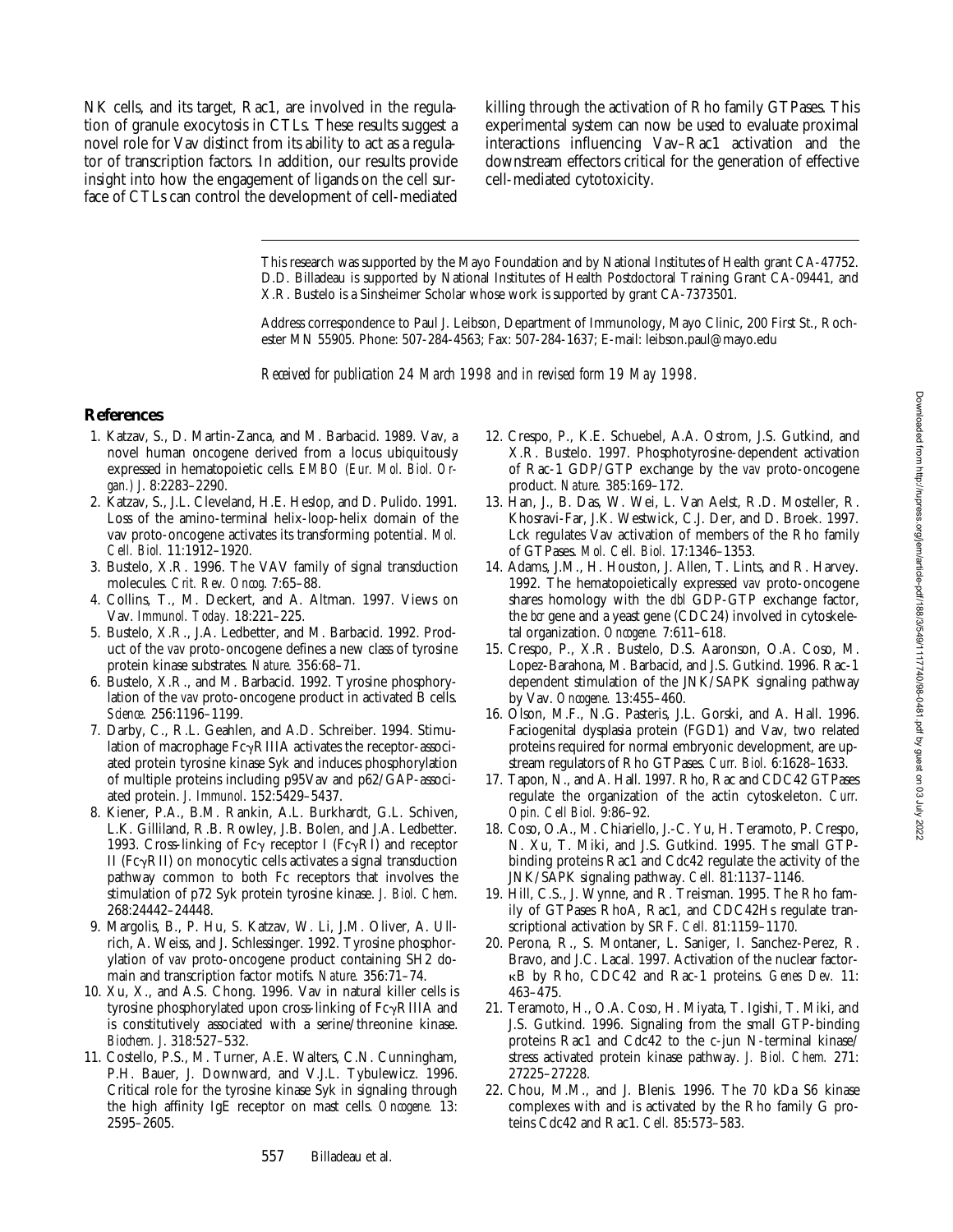- 23. Lamarche, N., N. Tapon, L. Stowers, P.D. Burbelo, P. Aspenstrom, T. Bridges, J. Chant, and A. Hall. 1996. Rac and Cdc42 induce actin polymerization and G1 cell cycle progression independently of p65PAK and the JNK/SAPK MAP kinase cascade. *Cell.* 87:519–529.
- 24. Khosravi-Far, R., P.A. Solski, G.J. Clark, M.S. Kinch, and C.J. Der. 1995. Activation of Rac1, RhoA, and mitogenactivated protein kinases is required for Ras transformation. *Mol. Cell. Biol.* 15:6443–6453.
- 25. Qiu, R.-G., D. Chen, D. Kirn, F. McCormick, and M. Symons. 1995. An essential role for Rac in Ras transformation. *Nature*. 374:457–459.
- 26. Qiu, R.-G., D. Chen, F. McCormick, and M. Symons. 1995. A role for Rho in Ras transformation. *Proc. Natl. Acad. Sci. USA.* 92:11781–11785.
- 27. Westwick, J.K., Q.T. Lambert, G.J. Clark, M. Symons, L. Van Aelst, R.G. Pestell, and C.J. Der. 1997. Rac regulation of transformation, gene expression, and actin organization by multiple, PAK-independent pathways. *Mol. Cell. Biol*. 17:1324–1335.
- 28. Guillemot, J.-C., P. Montcourrier, E. Vivier, J. Davoust, and P. Chavrier. 1997. Selective control of membrane ruffling and actin plaque assembly by the Rho GTPases Rac1 and CDC42 in FceRI-activated rat basophilic leukemia (RBL-2H3) cells. *J. Cell Sci*. 110:2215–2225.
- 29. Cox, D., P. Chang, Q. Zhang, P.G. Reddy, G.M. Bokoch, and S. Greenberg. 1997. Requirements for both Rac1 and CDC42 in membrane ruffling and phagocytosis in leukocytes. *J. Exp. Med.* 186:1487–1494.
- 30. Hackam, D.J., O.D. Rotstein, A. Schreiber, W.J. Zhang, and S. Grinstein. 1997. Rho is required for the initiation of calcium signaling and phagocytosis by  $Fc\gamma$  receptors in macrophages. *J. Exp. Med.* 186:955–966.
- 31. Laudanna, C., J.J. Campbell, and E.C. Butcher. 1996. Role of chemoattractant-activated leukocyte adhesion through integrins. *Science.* 271:981–983.
- 32. Allen, W.E., G.E. Jones, J.W. Pollard, and A.J. Ridley. 1997. Rho, Rac and Cdc42 regulate actin organization and cell adhesion in macrophages. *J. Cell Sci.* 110:707–720.
- 33. Lang, P., L. Guizani, I. Vitte-Mony, R. Stancou, O. Dorseuil, G. Gacon, and J. Bertoglio. 1992. ADP-ribosylation of the *ras*-related, GTP-binding protein RhoA inhibits lymphocyte-mediated cytotoxicity. *J. Biol. Chem.* 267: 11677–11680.
- 34. Stowers, L., D. Yelon, L.J. Berg, and J. Chant. 1995. Regulation of the polarization of T cells towards antigen-presenting cells by Ras-related GTPase CDC42. *Proc. Natl. Acad. Sci. USA.* 92:5027–5031.
- 35. Trinchieri, G. 1989. Biology of natural killer cells. *Adv. Immunol.* 47:187–376.
- 36. Brumbaugh, K.M, B.A. Binstadt, D.D. Billadeau, R.A. Schoon, C.J. Dick, R.M. Ten, and P.J. Leibson. 1997. Functional role for Syk tyrosine kinase in NK cell–mediated natural cytotoxicity. *J. Exp. Med.* 186:1965–1974.
- 37. Einspahr, K.J., R.T. Abraham, B.A. Binstadt, Y. Uehara, and P.J. Leibson. 1991. Tyrosine phosphorylation provides an early and requisite signal for the activation of natural killer cell cytotoxic function. *Proc. Natl. Acad. Sci. USA.* 88:6279– 6283.
- 38. O'Shea, J.J., D.W. McVicar, D.B. Kuhns, and J.R. Ortaldo. 1992. A role for protein tyrosine kinase activity in natural cytotoxicity as well as antibody-dependent cellular cytotoxicity. *J. Immunol.* 148:2497–2502.
- 39. Vivier, E., P. Morin, C. O'Brien, B. Druker, S.F. Schloss-

man, and P. Anderson. 1991. Tyrosine phosphorylation of the Fc $\gamma$ RIII(CD16)  $\zeta$  complex in human natural killer cells. Induction by antibody-dependent cytotoxicity but not by natural killing. *J. Immunol.* 146:206–210.

- 40. Perez-Villar, J.J., L. Melero, A. Rodriguez, M. Carretero, J. Aramburu, S. Sivori, A.M. Orengo, A. Moretta, and M. Lopez-Botet. 1995. Functional ambivalence of the kp43 (CD94) NK cell-associated surface antigen. *J. Immunol.* 154: 5779–5788.
- 41. Perussia, B., and G. Trinchieri. 1984. Antibody 3G8, specific for the human neutrophil Fc receptor, reacts with natural killer cells. *J. Immunol.* 132:1410–1415.
- 42. Windebank, K.P., R.T. Abraham, G. Powis, R.A. Olsen, T.J. Barna, and P.J. Leibson. 1988. Signal transduction during human natural killer cell activation: inositol phosphate generation and regulation by cyclic AMP. *J. Immunol.* 141:3951–3957.
- 43. Chakrabarti, S., K. Brachling, and B. Moss. 1985. Vaccinia virus expression vector: coexpression of beta-galactosidase provides visual screening of recombinant virus plaques. *Mol. Cell. Biol.* 5:3403–3409.
- 44. Ting, A.T., C.J. Dick, R.A. Schoon, L.M. Karnitz, R.T. Abraham, and P.J. Leibson. 1995. Interaction between lck and syk family tyrosine kinases in  $Fc<sub>y</sub>$  receptor-initiated activation of natural killer cells. *J. Biol. Chem.* 270:16415–16421.
- 45. Siliciano, R.F., J.C. Pratt, R.E. Schmidt, J. Ritz, and E.L. Reinherz. 1985. Activation of cytotoxic T lymphocyte and natural killer cell function through the T11 sheep erythrocyte binding protein. *Nature.* 317:428–430.
- 46. Kaufman, D.S., R.S. Schoon, M.J. Robertson, and P.J. Leibson. 1995. Inhibition of selective signaling events in natural killer cells recognizing major histocompatibility complex class I. *Proc. Natl. Acad. Sci. USA.* 92:6484–6488.
- 47. Bonnema, J.D., L.M. Karnitz, R.A. Schoon, R.T. Abraham, and P.J. Leibson. 1994. Fc receptor stimulation of phosphatidylinositol 3-kinase in natural killer cells is associated with protein kinase C–independent granule release and cell-mediated cytotoxicity. *J. Exp. Med.* 180:1427–1435.
- 48. Brumbaugh, K.M., J.J. Perez-Villar, C.J. Dick, R.A. Schoon, M. Lopez-Botet, and P.J. Leibson. 1996. Clonotypic differences in signaling from CD94 (kp43) on NK cells leads to divergent cellular responses. *J. Immunol.* 157:2804–2812.
- 49. Darzynkiewicz, Z., and J. Kapuscinski. 1990. Acridine orange: a versatile probe of nucleic acids and other cell constituents. *In* Flow Cytometry and Sorting, 2nd ed. M.R. Melamed, T. Lindmo, and M.L. Mendelsohn, editors. Wiley-Liss, Inc., New York. 291–314.
- 50. Katzav, S., M. Sutherland, G. Packham, T. Yi, and A. Weiss. 1994. The protein tyrosine kinase ZAP-70 can associate with the SH2 domain of proto-Vav. *J. Biol. Chem.* 269:32579–32585.
- 51. Teramoto, H., P. Salem, K.C. Robbins, X.R. Bustelo, and J.S. Gutkind. 1997. Tyrosine phosphorylation of the vav proto-oncogene product links FceRI to the Rac1-JNK pathway. *J. Biol. Chem.* 272:10751–10755.
- 52. Cone, J.C., Y. Lu, J.M. Trevillyan, J.M. Bjorndahl, and C.A. Phillips. 1993. Association of the p56<sup>lck</sup> protein tyrosine kinase with the  $Fc\gamma RIIIA/CD16$  complex in human natural killer cells. *Eur. J. Immunol.* 23:2488–2497.
- 53. Pignata, C., K.V.S. Prasad, M.J. Robertson, H. Levine, C.E. Rudd, and J. Ritz. 1993.  $Fc\gamma$ RIIIA-mediated signaling involves src-family lck in human natural killer cells. *J. Immunol.* 151:6794–6800.
- 54. Salcedo, T.W., T. Kurosaki, P. Kanakaraj, J.V. Ravetch, and B. Perussia. 1993. Physical and functional association of p56<sup>lck</sup>